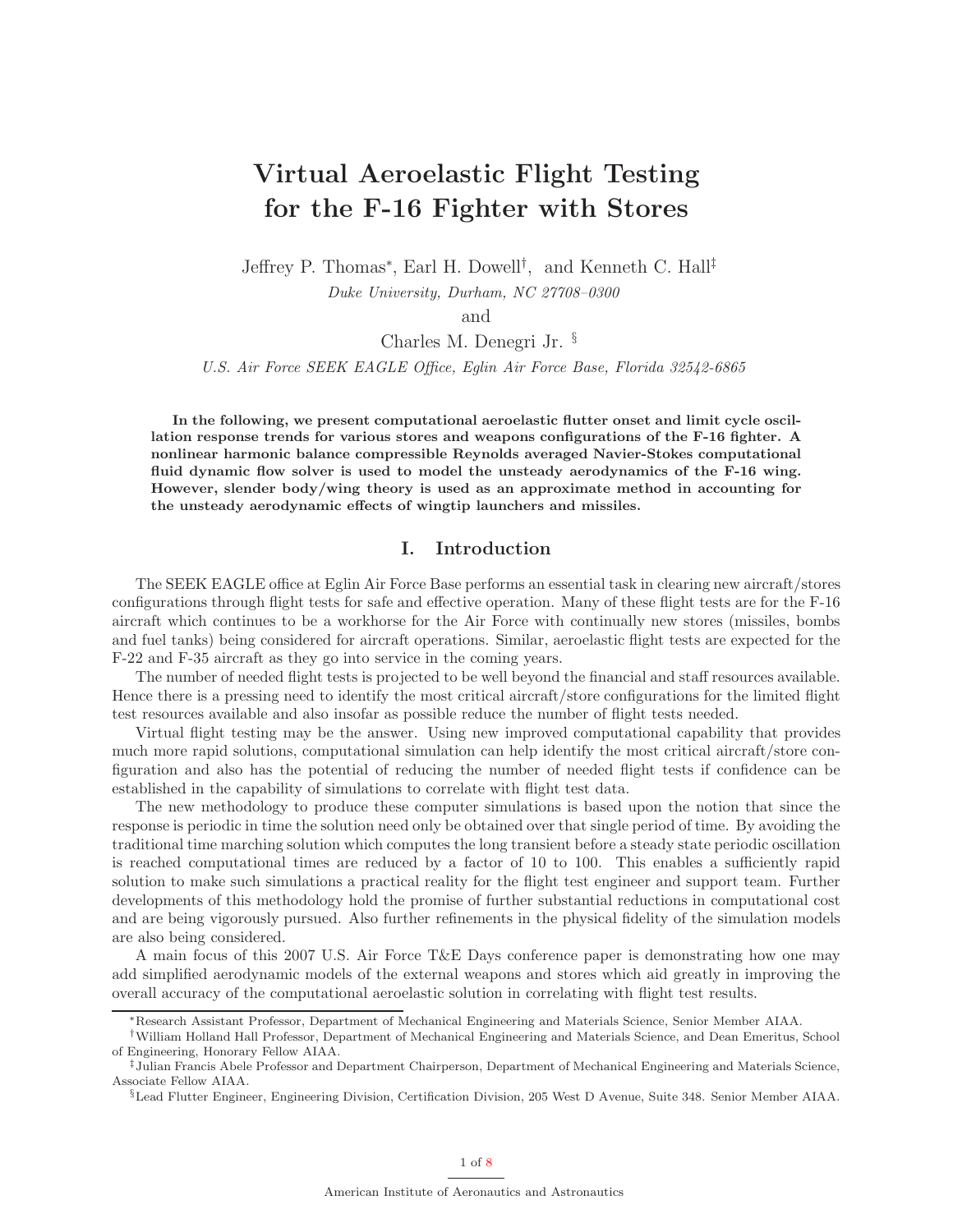| Config.        |                  |                  |           |                | 5         |                |     |                  |                  |
|----------------|------------------|------------------|-----------|----------------|-----------|----------------|-----|------------------|------------------|
|                | $LAU-129$        | $LAU-129/AIM-9P$ | AGM       | $0\%$ Full FT  |           | 0% Full FT     | AGM | $LAU-129/AIM-9P$ | $LAU-129$        |
| $\overline{2}$ | $LAU-129/AIM-9L$ | $LAU-129/AIM-9L$ | AGM       | $50\%$ Full FT | $\sim$    | $50\%$ Full FT | AGM | $LAU-129/AIM-9L$ | $LAU-129/AIM-9L$ |
|                | $LAU-129$        | LAU-129/AIM-120  | GPB       | $25\%$ Full FT | $\sim$    | 25% Full FT    | GPB | LAU-129/AIM-120  | $LAU-129$        |
|                | LAU-129/AIM-120  | $LAU-129$        | GPB       | 100% Full FT   |           | 100% Full FT   | AGM | LAU-129/AIM-120  | $LAU-129$        |
| .5.            | LAU-129/AIM-120  | $LAU-129/AIM-9P$ | <b>GB</b> | 100% Full FT   | <b>FT</b> | 100% Full FT   | GB  | $LAU-129/AIM-9P$ | LAU-129/AIM-120  |
|                | $LAU-129$        | $LAU-129/AIM-9P$ | AGM       | $50\%$ Full FT | <b>FT</b> | 50% Full FT    | AGM | $LAU-129/AIM-9P$ | $LAU-129/AIM-9P$ |
|                | $LAU-129$        | $LAU-129/AIM-9L$ | CB        |                | FT        |                | CB  | $LAU-129/AIM-9L$ | $LAU-129$        |
|                | $LAU-129/AIM-9P$ | $LAU-129/AIM-9P$ | AGM       | 100% Full FT   | FT        | 100% Full FT   | AGM | $LAU-129/AIM-9P$ | $LAU-129$        |

<span id="page-1-0"></span>Table 1. F-16 Weapons and Stores Configurations.

This work is a follow-on to the research efforts reported in Thomas, Dowell, and  $\text{Hall}^{1-3}$  where the harmonic balance (HB) technique for modeling nonlinear unsteady aerodynamics (see Hall et al.<sup>4</sup> and Thomas, Dowell, and  $\text{Hall}^{5-7}$  is used to determine the limit cycle oscillation (LCO) behavior of the F-16 fighter aircraft.

Many other researchers are also actively modeling the aeroelastic behavior of the F-16 fighter. e.g. Denegri and Dubben<sup>8–10</sup> are using doublet-lattice methods for flutter onset analysis and transonic smalldisturbance methods for flutter onset and limit cycle oscillation prediction. Parker et al.<sup>11, 12</sup> are using time-domain CFD simulations to study the effects of viscosity in addition to the modeling external stores for computed F-16 limit cycle oscillations. Lieu et al.<sup>13, 14</sup> are developing reduced order models for F-16 flutter analysis. Pranata et al.<sup>15</sup> are using a time-domain coupled computational fluid dynamic and modal based structural method for modeling limit cycle oscillation response of the F-16. Melville<sup>16</sup> has also recently investigated using time-domain CFD simulations for modeling LCO response of the F-16.

#### A. Accounting for Wingtip Stores Using Slender Body/Wing Theory

In an effort to reduce the computational cost of CFD modeling of complex geometric wingtip stores, we have recently started to investigate the use of slender body/wing theory (see e.g. Bisplinghoff, Ashley, and Halfman<sup>17</sup>) as an approximate method to account for the unsteady aerodynamic effects of wingtip launchers and missiles on the overall unsteady aerodynamics of the F-16 fighter. All that is required for slender body/wing theory is the geometry of the wingtip launchers and missiles, their specific spanwise locations on the F-16 wing, and the chordwise unsteady motion of the wing at the spanwise locations of the wingtip launchers and missiles, the later of which is available from the HB/CFD aeroelastic simulations of the clean F-16 wing. Slender body/wing theory provides, via a simple algebraic formula, a method to modify the overall F-16 configuration unsteady generalized aerodynamic forces to approximately account for the presence of wingtip launchers and missiles. Slender body/wing theory can also be used to approximately model the unsteady aerodynamic effects of inboard wing stores. At the present time, we have limited slender body/wing theory to just the wingtip launchers and missiles.

#### B. F-16 Weapons and Stores Configurations

We are currently in the process of investigating eight different F-16 weapons and stores configurations. Table [1](#page-1-0) shows the particular weapons and stores for each F-16 configuration at each of the nine F-16 wing attachment locations. In Table [1,](#page-1-0) AGM stands for Air Ground Missile, GPB stands for General Purpose Bomb, GB stands for Guided Bomb, AGM stands for Air Ground Missile, GB stands for Guided Bomb, and FT stands for Fuel Tank.

## II. Flutter Onset

We have computed flutter onset altitude versus Mach number for all eight F-16 configurations. For the symmetric F-16 configurations ( $\#1, \#2, \#3, \#5, \text{ and } \#7$ ), we use the first two anti-symmetric structural mode shapes in the aeroelastic model, and for the asymmetric F-16 configurations ( $\#4, \#6$ , and  $\#8$ ), we use the first four structural mode shapes. A structural modal convergence study was done using more modes and this led to the choice of modes for the flutter onset and LCO simulations presented. In all cases, the computed aeroelastic flutter onset and LCO frequencies match well with flight test. Figure [1](#page-2-0) shows the computed F-16 flutter onset altitude versus Mach number trends for each of the eight F-16 configurations.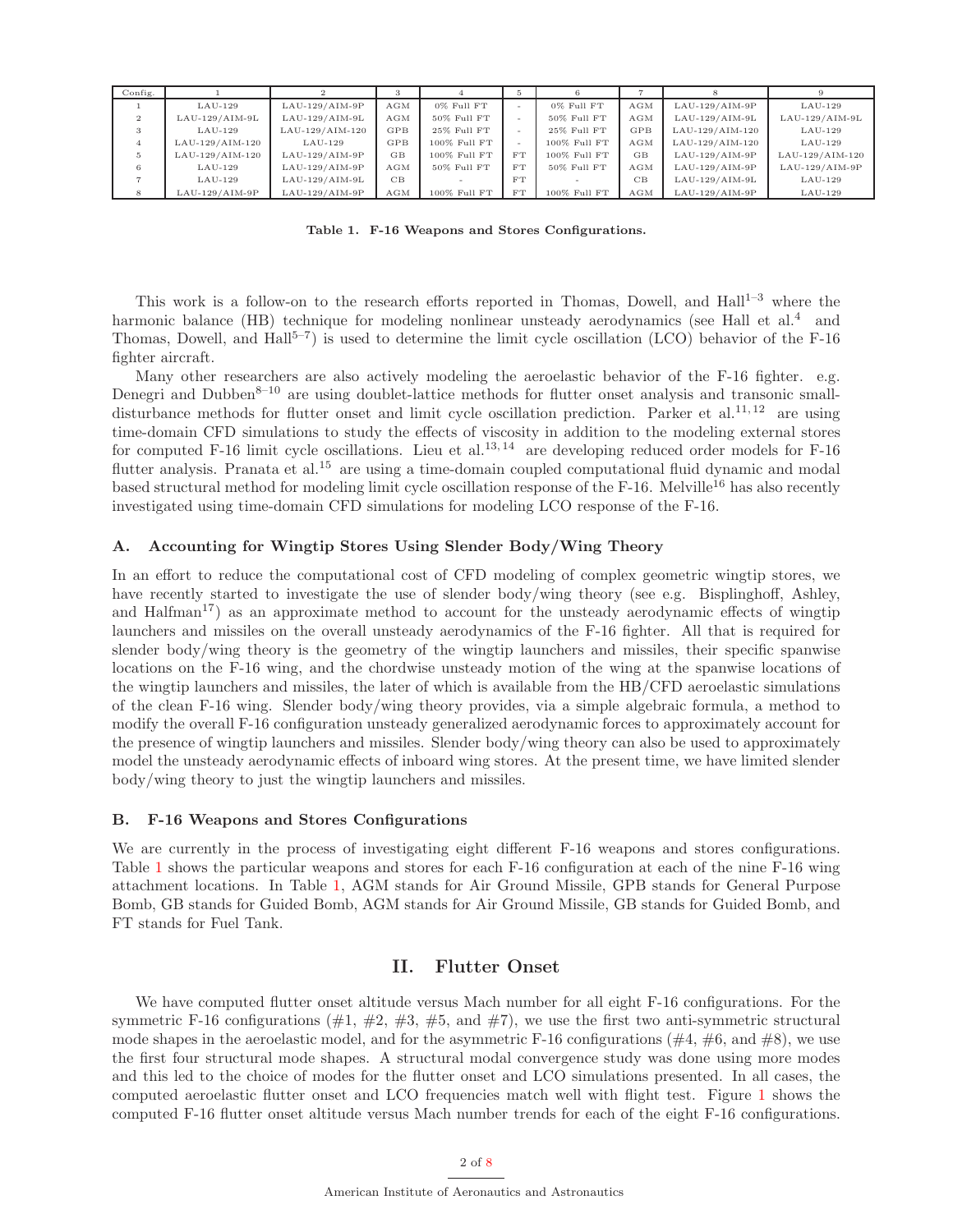Note, our computations indicate that configuration  $#7$  does not flutter, and this is in agreement with flight test results.



<span id="page-2-0"></span>Figure 1. Computed F-16 Fighter Flutter Onset Altitude versus Mach number.

To demonstrate the potential dramatic effects of using slender body/wing theory, Fig. [2](#page-3-0) shows the computed flutter onset altitude for F-16 weapons and stores configurations  $\#1$  and  $\#2$  with and without the use of slender body/wing theory. Both configuration exhibit flutter above sea level in flight test. The primary difference between configurations  $\#1$  and  $\#2$  is that configuration  $\#2$  has AIM-9L missiles located on the wingtip launchers. We have discovered that by adding the slender wing/body model of both the LAU-129 launchers and AIM-9L missiles to the overall HB/CFD aeroelastic solutions procedure for configuration #2, the predicted flutter onset characteristics change dramatically as can be seen in Fig. [2.](#page-3-0) In using slender wing/body theory, it can be seen that configuration #2 is predicted to flutter above sea level around a Mach number of 0.5 at sea level which is near to the test results flight test results as will be shown later in Fig. [4.](#page-4-0) By contrast, modeling the tip launcher unsteady aerodynamics for configuration #1 has little effect of the computational flutter onset results.

## III. Limit Cycle Oscillation Response

So far, we have investigated the LCO characteristics of F-16 configurations  $\#1$ ,  $\#2$ ,  $\#4$ , and  $\#5$  when using slender body/wing aerodynamic theory to account for wingtip launchers and missiles. For each configuration, we consider an altitude of 2000 feet and a mean wing angle-of-attack of  $\bar{\alpha}_0 = 1.5$  degrees.

## A. Configuration #1 Limit Cycle Oscillation Response

Figure [3](#page-3-1) shows the computed and flight test LCO response characteristics of F-16 configuration #1. Shown are computed LCO response trends both with and without slender body/wing aerodynamic modeling of the wingtip launchers. As can be seen, slender body/wing aerodynamic modeling aids in bringing the computing LCO response closer to the flight test results.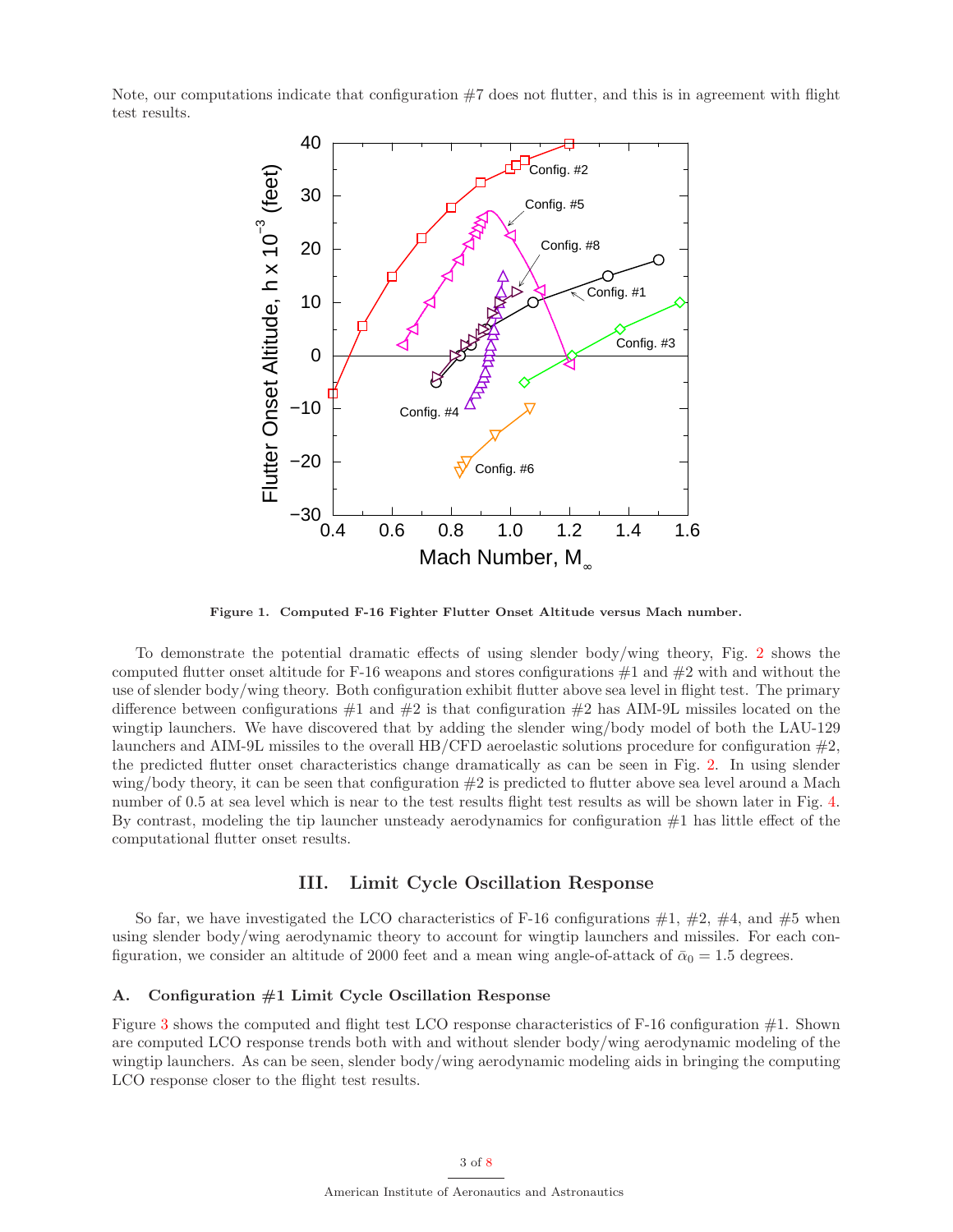

Figure 2. Computed F-16 Fighter Flutter Onset Altitude.

<span id="page-3-0"></span>

<span id="page-3-1"></span>Figure 3. F-16 Configuration #1 Computed and Flight Test Forward Wingtip Launcher Accelerometer LCO Response Level Versus Mach Number for an Altitude of 2000 feet and a Mean Angle-of-Attack of  $\bar{\alpha}_0 = 1.5$ degrees.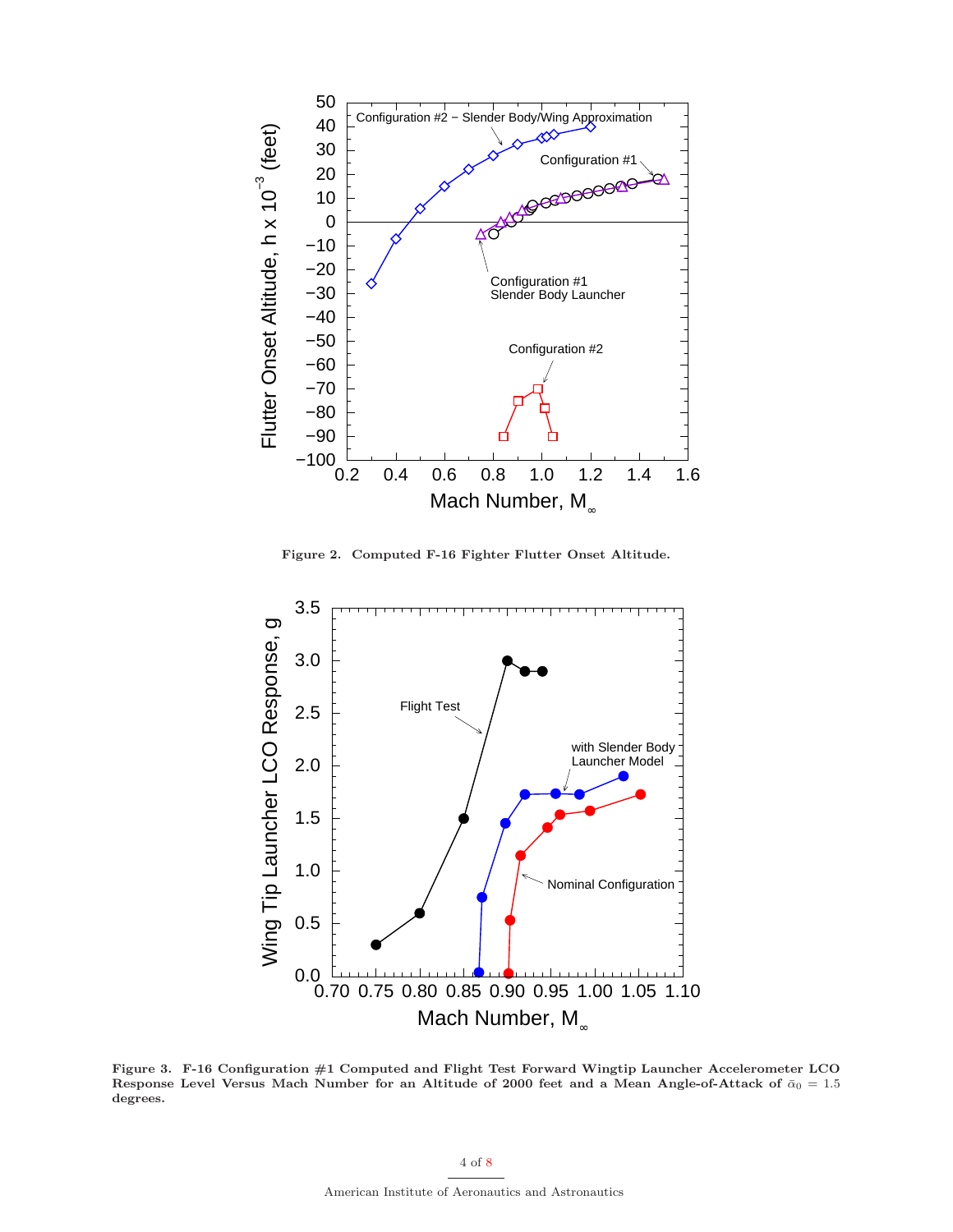#### B. Configuration #2 Limit Cycle Oscillation Response

Figure [4](#page-4-0) shows the computed and flight test LCO response characteristics of F-16 configuration  $#2$ . As can be seen, slender body/wing aerodynamic theory aids greatly in better matching the flight test flutter onset Mach number. Recall, as per Fig. [2,](#page-3-0) F-16 configuration  $\#2$  without slender body/wing aerodynamic theory is not predicted to flutter above sea level for any Mach number. Also, from the three flight test results, flutter onset appears to be possible anywhere between  $M_{\infty} = 0.5$  and  $M_{\infty} = 0.7$ . Note that configuration  $\#2$  appears to have more uncertainty from flight test to flight test than configuration  $\#1$ . As far as LCO response, the computational model is not currently predicting strong nonlinear behavior as is observed in the flight tests. We believe this may be due to the fact the computational flutter onset Mach number is below  $M_{\infty} = 0.5$ . We suspect there is not a strong enough nonlinear unsteady aerodynamic mechanism at the computed flutter-onset Mach number. If the computed flutter-onset Mach number was slightly higher, we believe stronger nonlinear LCO response would be observed. This in fact will be demonstrated for F-16 configuration #5. Note that small changes in the structural modal frequencies, for example, might lead to changes in the predicted flutter onset Mach number of configuration #2.



<span id="page-4-0"></span>Figure 4. F-16 Configuration #2 Computed and Flight Test Forward Wingtip Launcher Accelerometer LCO Response Level Versus Mach Number for an Altitude of 2000 feet and a Mean Angle-of-Attack of  $\bar{\alpha}_0 = 1.5$ degrees.

#### C. Configuration #4 Limit Cycle Oscillation Response

Figure [5](#page-5-0) shows computed and flight test LCO response characteristics of F-16 configuration #4. The computational results so far are exhibiting an unstable LCO response. We have not seen this before in any of our previous calculations for various F-16 configurations. Further runs are being performed to determine if the computed LCO response curve bends back over to the right for larger LCO response amplitudes, or if the curve continues to the left and perhaps ultimately downward again.

#### D. Configuration #5 Limit Cycle Oscillation Response

Figure [6](#page-6-0) shows computed and flight test LCO response characteristics of F-16 configuration  $#5$ . In this instance, the computational results match flight test reasonably well. Further runs are being conducted to determine if the LCO response curve ultimately peaks, then starts coming down again for higher Mach numbers as is observed from the flight test results. It is interesting to note, and as compared to configuration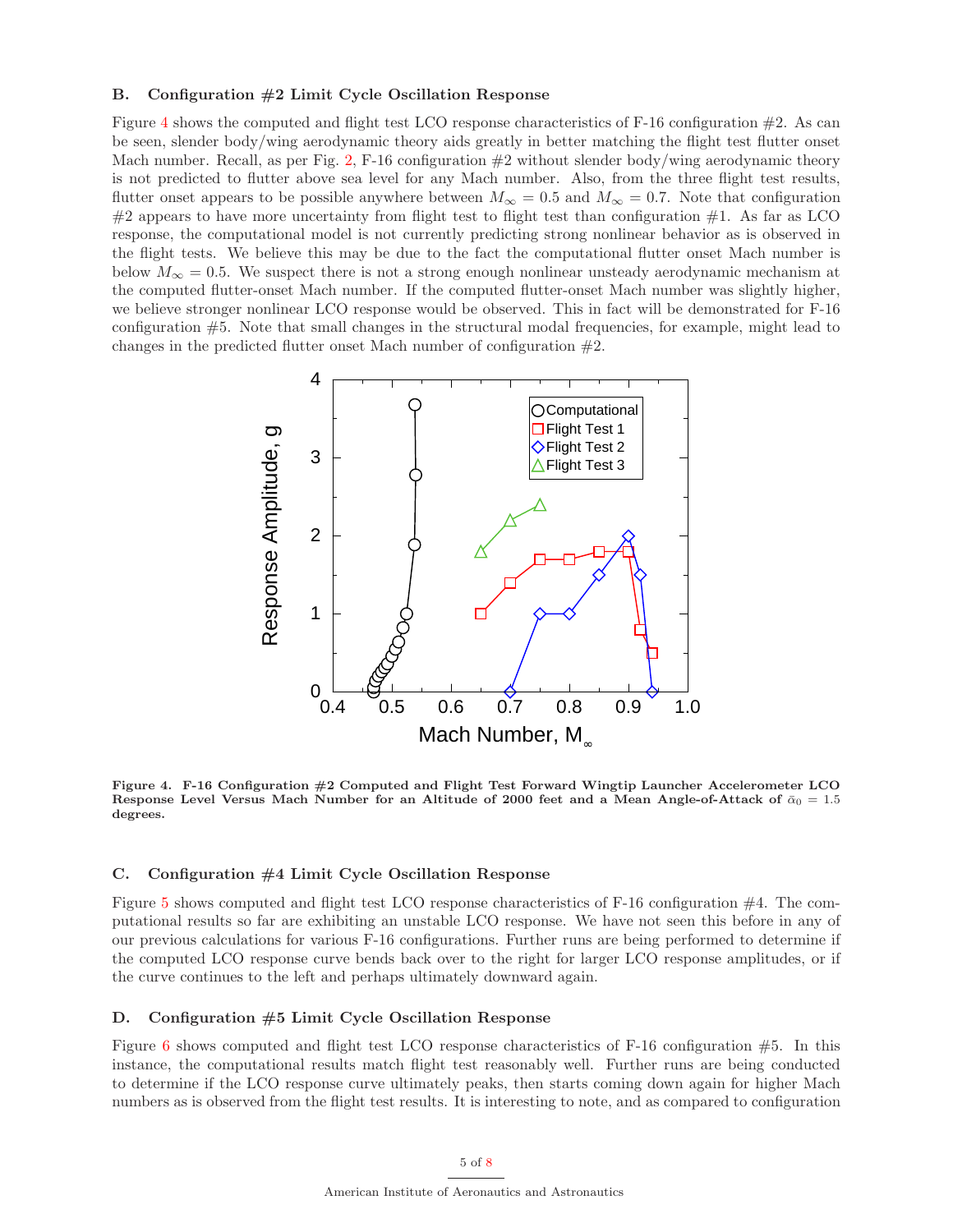

<span id="page-5-0"></span>Figure 5. F-16 Configuration #4 Computed and Flight Test Forward Wingtip Launcher Accelerometer LCO Response Level Versus Mach Number for an Altitude of 2000 feet and a Mean Angle-of-Attack of  $\bar{\alpha}_0 = 1.5$ degrees.

#2, the computational results indicate rather strong nonlinear LCO response for a subsonic flutter onset flow condition, albeit at a slightly higher flutter onset Mach number than for configuration  $#2$ .

## IV. Conclusions

The aeroelastic flutter onset and LCO response of various weapons and stores configurations of the F-16 fighter are modeled using a nonlinear frequency domain harmonic balance CFD approach. Slender body/wing theory is used to model wingtip launchers and missiles which results in a tremendous computational cost saving as compared to direct CFD modeling of the wingtip launchers and missiles. For those configurations where tip missile aerodynamics are important, slender body/wing theory improves the prediction of the flutter onset Mach number, but it may not improve the prediction of LCO response in all cases per se. That is, slender body theory is a linear theory which may be helpful in predicting the onset of flutter, but to predict the tip missile effect on finite amplitude LCO, flow separation on the missile fins may well need to be taken into account. A next step in improving the aerodynamic model would be to conduct a CFD analysis of the fin aerodynamic forces alone to add to those of the wing, but to neglect any aerodynamic interference between the fins and wing. This would essentially double the cost of the calculation, while including the aerodynamic interference would increase the cost of the calculation manyfold.

## V. Acknowledgments

This work is being supported by AFOSR grant, "Theoretical Predictions of Limit Cycle Oscillations for Flight Flutter Testing". The program manager is Dr. John Schmisseur the key technical point of contact in the SEEK EAGLE office at Eglin Air Force Base is Dr. Charles Denegri Jr.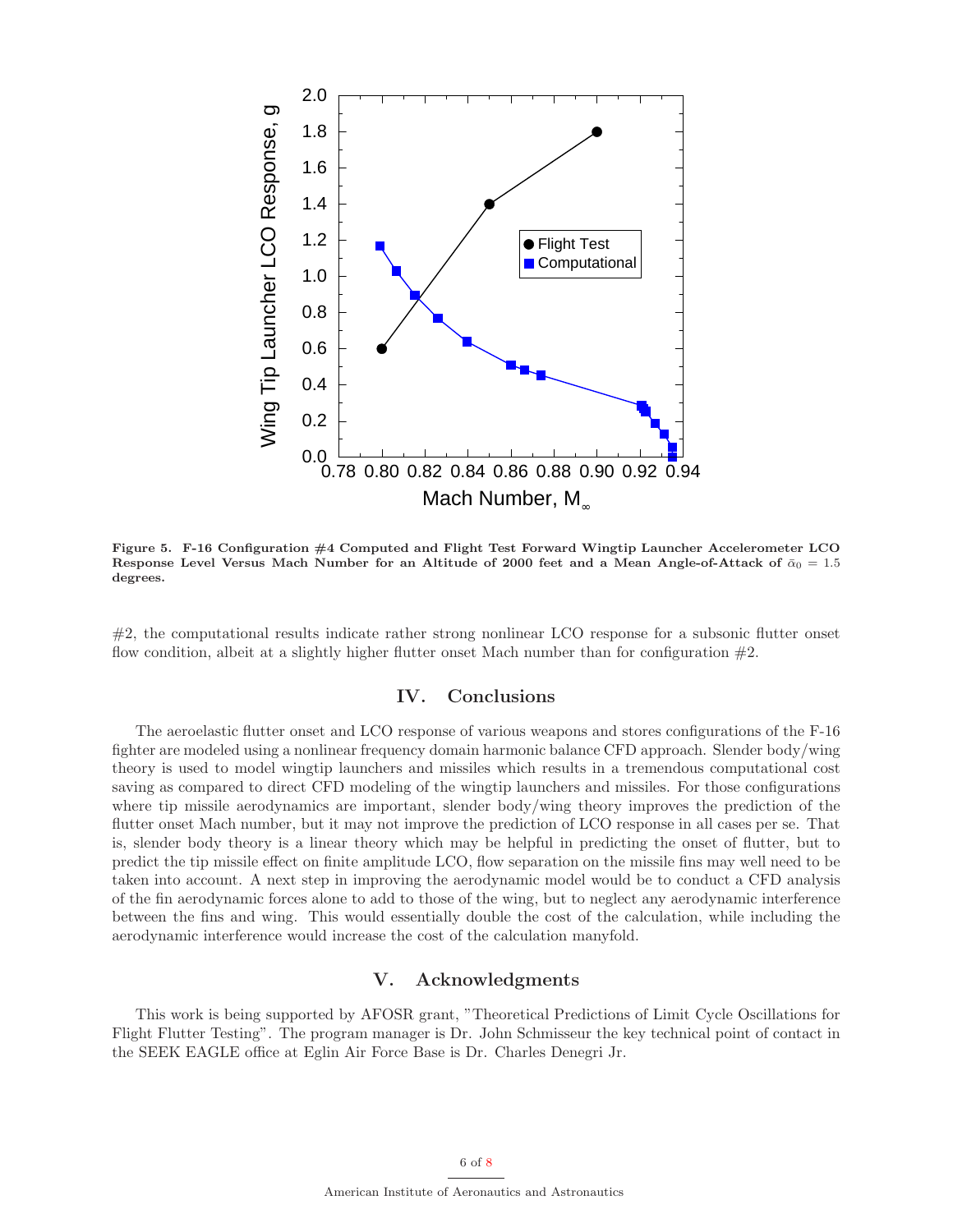

<span id="page-6-0"></span>Figure 6. F-16 Configuration #5 Computed and Flight Test Forward Wingtip Launcher Accelerometer LCO Response Level Versus Mach Number for an Altitude of 2000 feet and a Mean Angle-of-Attack of  $\bar{\alpha}_0 = 1.5$ degrees.